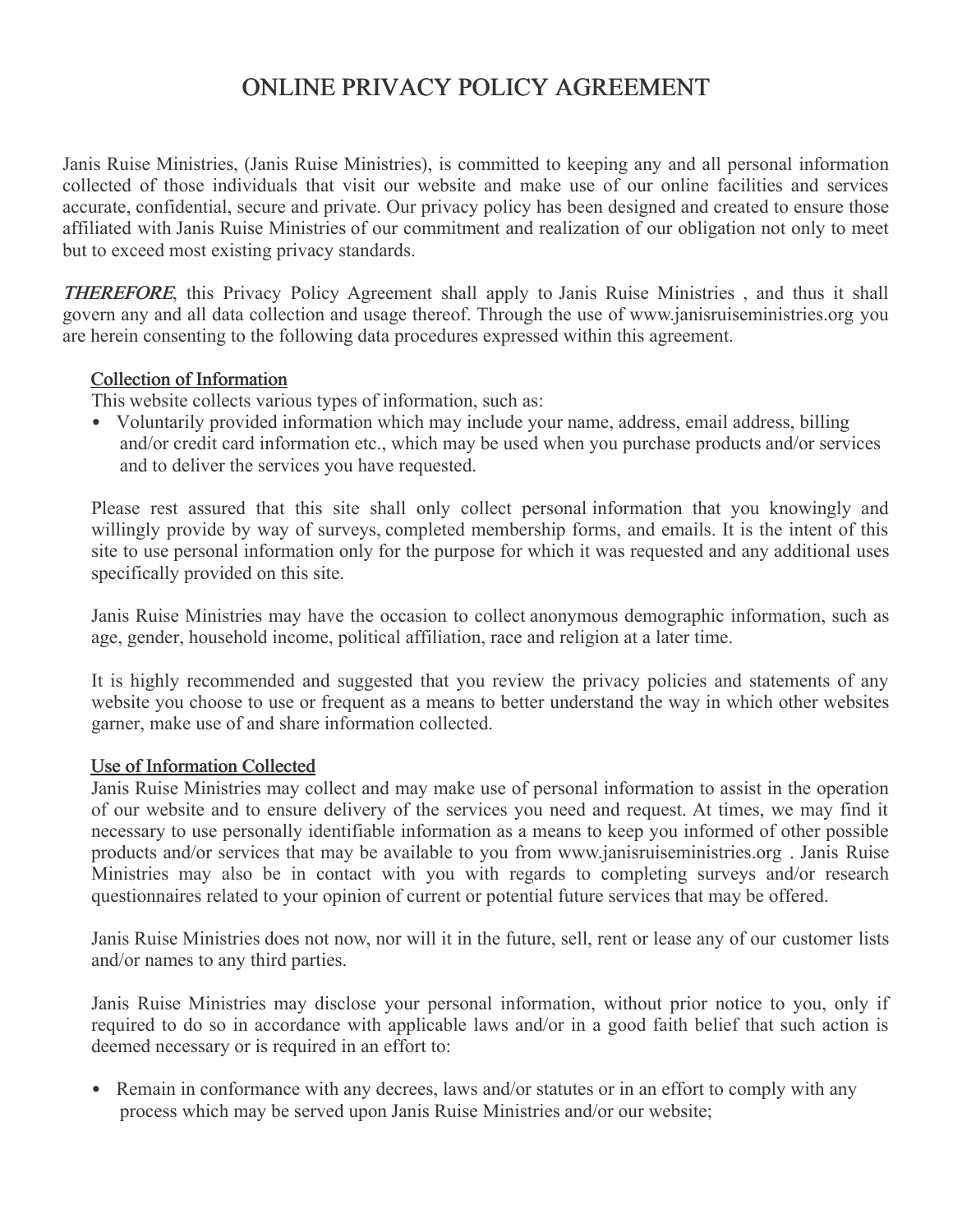- Maintain, safeguard and/or preserve all the rights and/or property of Janis Ruise Ministries; and
- Perform under demanding conditions in an effort to safeguard the personal safety of users of www.janisruiseministries.org and/or the general public.

# Children Under Age of 13

Janis Ruise Ministries does not knowingly collect personal identifiable information from children under the age of thirteen (13) without verifiable parental consent. If it is determined that such information has been inadvertently collected on anyone under the age of thirteen (13), we shall immediately take the necessary steps to ensure that such information is deleted from our system's database. Anyone under the age of thirteen (13) must seek and obtain parent or guardian permission to use this website.

## Unsubscribe or Opt-Out

All users and/or visitors to our website have the option to discontinue receiving communication from us and/or reserve the right to discontinue receiving communications by way of email or newsletters. To discontinue or unsubscribe to our website please send an email that you wish to unsubscribe to janisruiseministries@yahoo.com. If you wish to unsubscribe or opt-out from any third party websites, you must go to that specific website to unsubscribe and/or opt-out.

## Links to Other Web Sites

Our website does contain links to affiliate and other websites. Janis Ruise Ministries does not claim nor accept responsibility for any privacy policies, practices and/or procedures of other such websites. Therefore, we encourage all users and visitors to be aware when they leave our website and to read the privacy statements of each and every website that collects personally identifiable information. The aforementioned Privacy Policy Agreement applies only and solely to the information collected by our website.

#### **Security**

Janis Ruise Ministries shall endeavor and shall take every precaution to maintain adequate physical, procedural and technical security with respect to our offices and information storage facilities so as to prevent any loss, misuse, unauthorized access, disclosure or modification of the user's personal information under our control.

The company also uses Secure Socket Layer (SSL) for authentication and private communications in an effort to build users' trust and confidence in the internet and website use by providing simple and secure access and communication of credit card and personal information.

## Changes to Privacy Policy Agreement

Janis Ruise Ministries reserves the right to update and/or change the terms of our privacy policy, and as such we will post those change to our website homepage at www.janisruiseministries.org, so that our users and/or visitors are always aware of the type of information we collect, how it will be used, and under what circumstances, if any, we may disclose such information. If at any point in time Janis Ruise Ministries decides to make use of any personally identifiable information on file, in a manner vastly different from that which was stated when this information was initially collected, the user or users shall be promptly notified by email. Users at that time shall have the option as to whether or not to permit the use of their information in this separate manner.

#### Acceptance of Terms

Through the use of this website, you are hereby accepting the terms and conditions stipulated within the